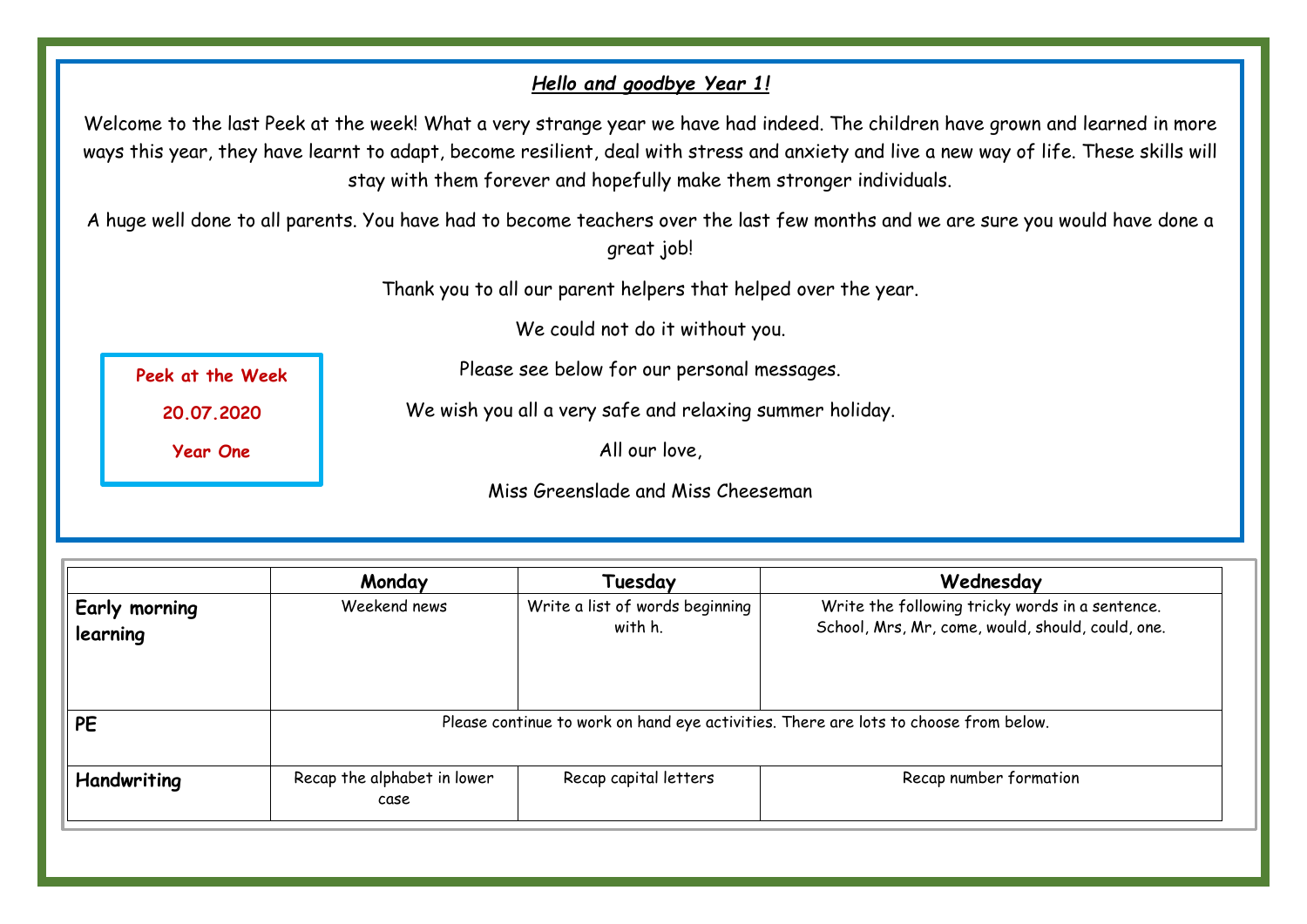#### *Personal note from Miss Greenslade*

*My dearest Oak Class, how I have missed you all over these last few months. Some of you I have not seen since March, I bet you have all grown. I wish I could see you all now just to see for myself how grown up you have all got.* 

*I loved being your teacher this year and watched you grow for a short amount of time. My favourite memory was watching you all at the Christmas play, full of confidence and beaming smiles. I was a very proud teacher that day.* 

*You will all have a fabulous time in Year 2 with Miss Norgate.* 

*Parents, you have been fabulous too, thank you for all your support over the year.* 

*I wish you all the best and hope you have a fabulous summer. I look forward to seeing your faces again in September.* 

*Love,*

*Miss Greenslade* 







# (photo taken before lockdown (photo taken before lockdown)

#### *Personal note from Miss Cheeseman*

*Dear Beech Class,*

*I cannot tell you how much I have missed you all over the past 15 weeks! It has been lovely to receive a few messages and pictures of what you have been up to. I have loved being your teacher this year and watching you grow and progress into amazing people and can't wait to see what you all achieve in year 2, you will have lots of fun with Mrs Barker! My favourite memory with you is out first day all the way back in September. I was very nervous (teachers get nervous too) but as soon as I saw all your smiley faces and listened to how excited you were, it made me feel much better and excited to teach you.*

*Parents, I would like to thank you for your support and patience - you have all been fantastic!*

*I hope everyone has a fab summer and I can't wait to see you all in September.*

*Love,*

*Miss Cheeseman*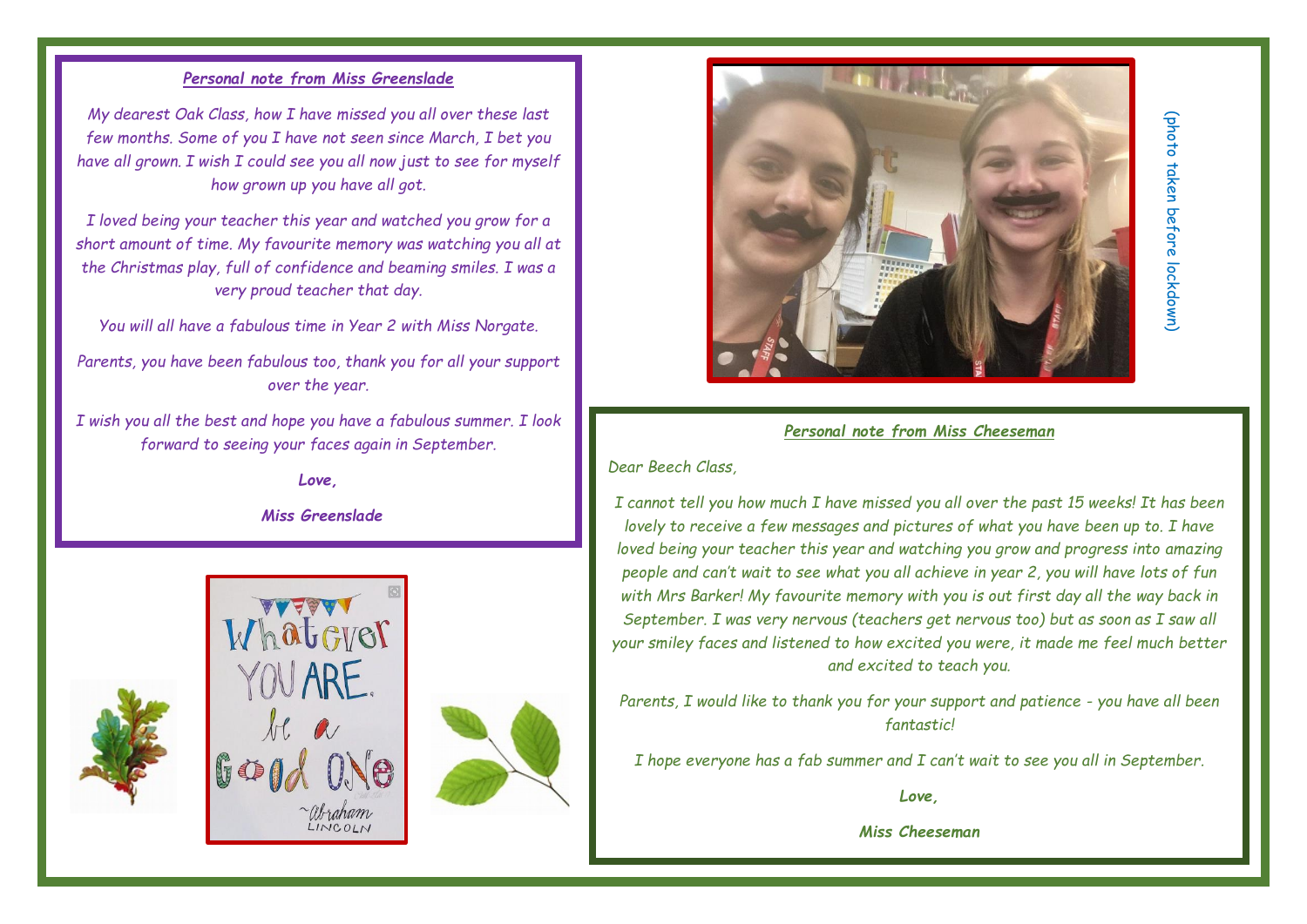#### **Handwriting**

When we do handwriting practise in school, we use a handwriting book and pencil. There are 4 lines in their book, when writing lowercase, we encourage them to start on the bottom middle line. Numbers and capital letters at the top line. If your child has good formation and a good size of handwriting, they will be encouraged to join up their writing.

You can either practise lower case letters or write any words. The most important thing is the children's letter sizes are the same size. We try to get them to write small (in between the 2 middle lines). For some children however, they are not developmentally ready, and this is fine!



#### *Spellings*

There are no more spellings for this week. However, if you would like to practise words we suggest you have a go at the following tricky words.

#### *Hand eye coordination activities*

This week we would like you to continue to work on hand eye coordination activities. Feel free to choose from the following activities each day: Skipping, tennis, bouncing and catching, throwing a ball at a target or into a bowl, kicking a ball at a target, throwing a ball through a hoop, batting a ball, threading and lacing, skittles, knocking down targets by rolling or kicking a ball, balancing,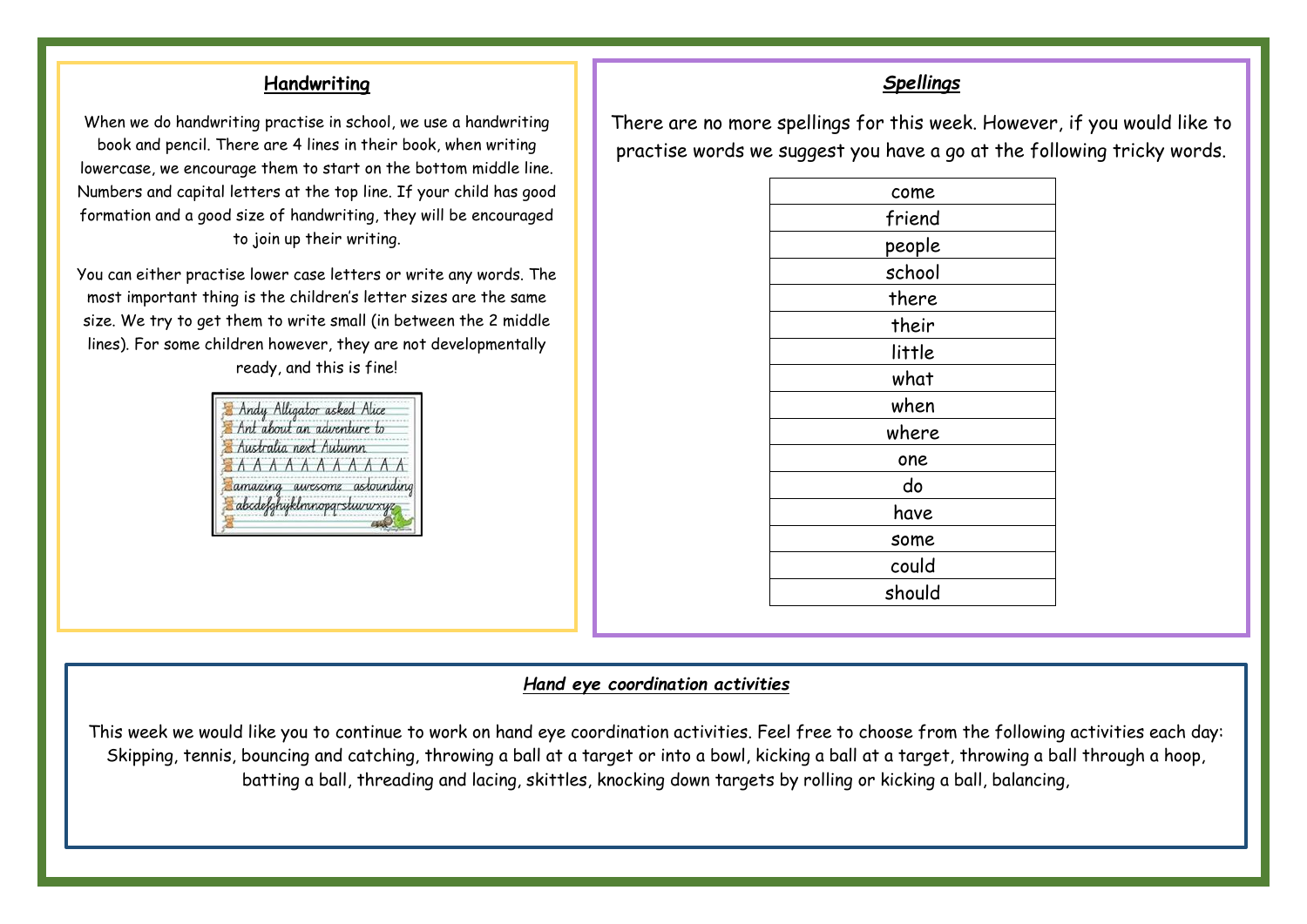# **English**

# We are moving onto poetry this week.

| Monday                                                                                                                                           | Tuesday                                                                                                          | Wednesday                                                                                          |
|--------------------------------------------------------------------------------------------------------------------------------------------------|------------------------------------------------------------------------------------------------------------------|----------------------------------------------------------------------------------------------------|
| Read the poem Out in the Dark and Daylight.                                                                                                      | Read the poem Who<br>(please see below)                                                                          | Read through the poem from yesterday Who.                                                          |
| (please below)                                                                                                                                   | Read again, encouraging chn to join in with repeated<br>phrases. What does the poet compare the moon to? Or      | Verbally come up with your own verse, using<br>nocturnal animals.                                  |
| Discuss the /ee/ spellings and how the /e/ /ee/<br>and /ea/ all sound the same.                                                                  | the stars? Who left with 'no word of warning'?<br>Discuss the poet's use of the senses in each verse.            | For example:                                                                                       |
|                                                                                                                                                  | Discuss the punctuation throughout the poem and how<br>it uses question marks, full stops and commas.            | Who hung from a tree,<br>Whilst the sun was shining down.<br>I said the bat.<br>all furry and fat. |
| <b>Activity</b>                                                                                                                                  | <b>Activity</b>                                                                                                  | <b>Activity</b>                                                                                    |
| Write all the words with different /ee/<br>spellings into the table.                                                                             | Ask children to find the questions in the poem. Discuss<br>how they start with a who and end in a?               | Using your best handwriting, write your verse.                                                     |
| Discuss new verses and see if you can come up<br>with a new verse together.<br>Write this out.                                                   | Write out the questions from the poem in your best<br>handwriting. Remember to use the punctuation<br>correctly. |                                                                                                    |
| For example<br>Out in the dark and daylight,<br>Under a cloud or tree,<br>Out in the field and forest light,<br>With all the yellow bumble bees, |                                                                                                                  |                                                                                                    |
| That's where I like to be.                                                                                                                       |                                                                                                                  |                                                                                                    |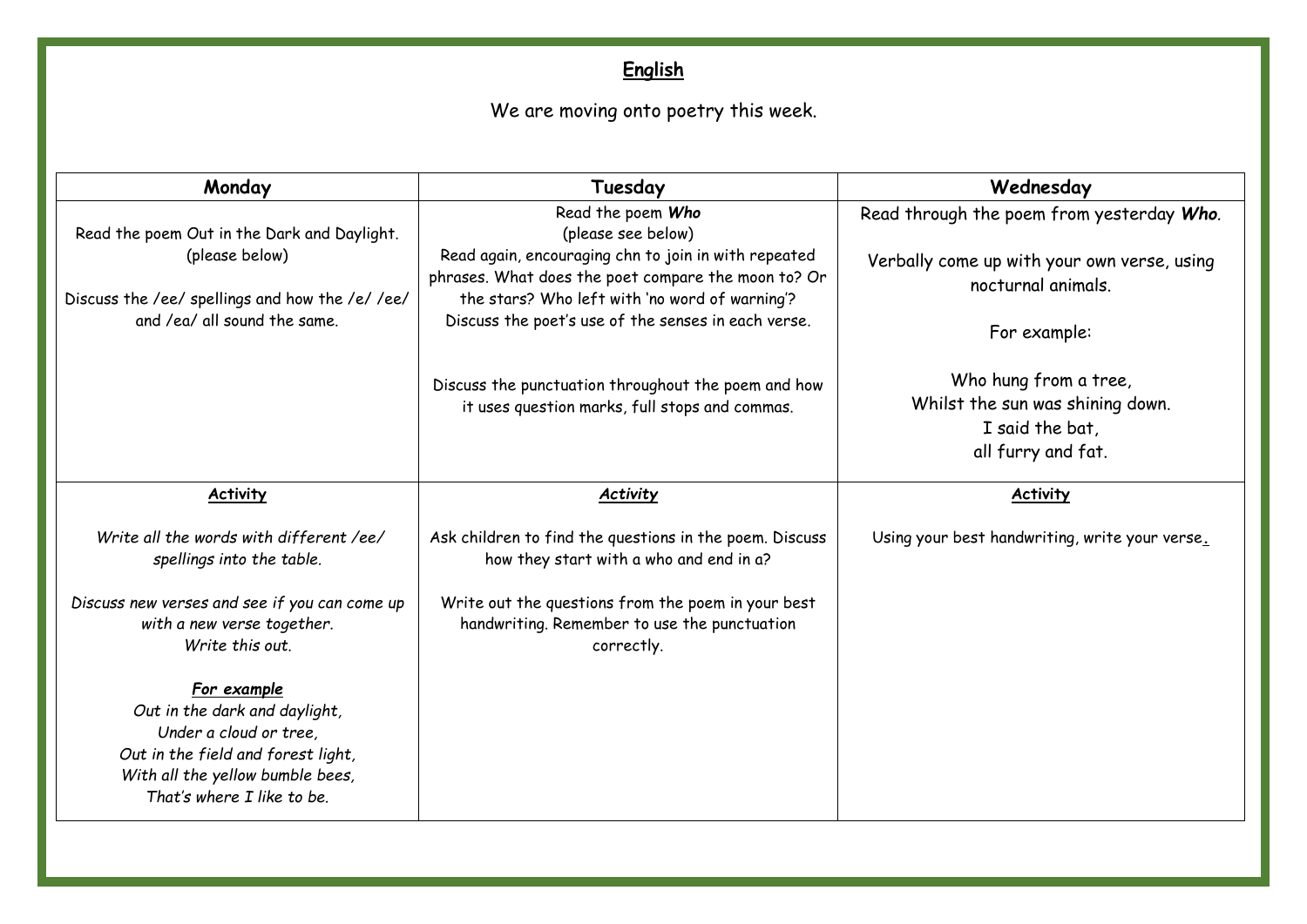# Mondays English

| Out in the Dark and Daylight                                     |                               | ee | e | ea |
|------------------------------------------------------------------|-------------------------------|----|---|----|
| Out in the dark and daylight,                                    |                               |    |   |    |
| Under a cloud or tree,                                           |                               |    |   |    |
| Out in the park and play light                                   |                               |    |   |    |
| Out where the wind blows free,                                   |                               |    |   |    |
| Out in the March and May light<br>With shadows and stars to see, | Out in the Dark and Daylight. |    |   |    |
| Out in the dark and daylight                                     |                               |    |   |    |
| That's where I like to be.                                       |                               |    |   |    |
| By Aileen Fisher                                                 |                               |    |   |    |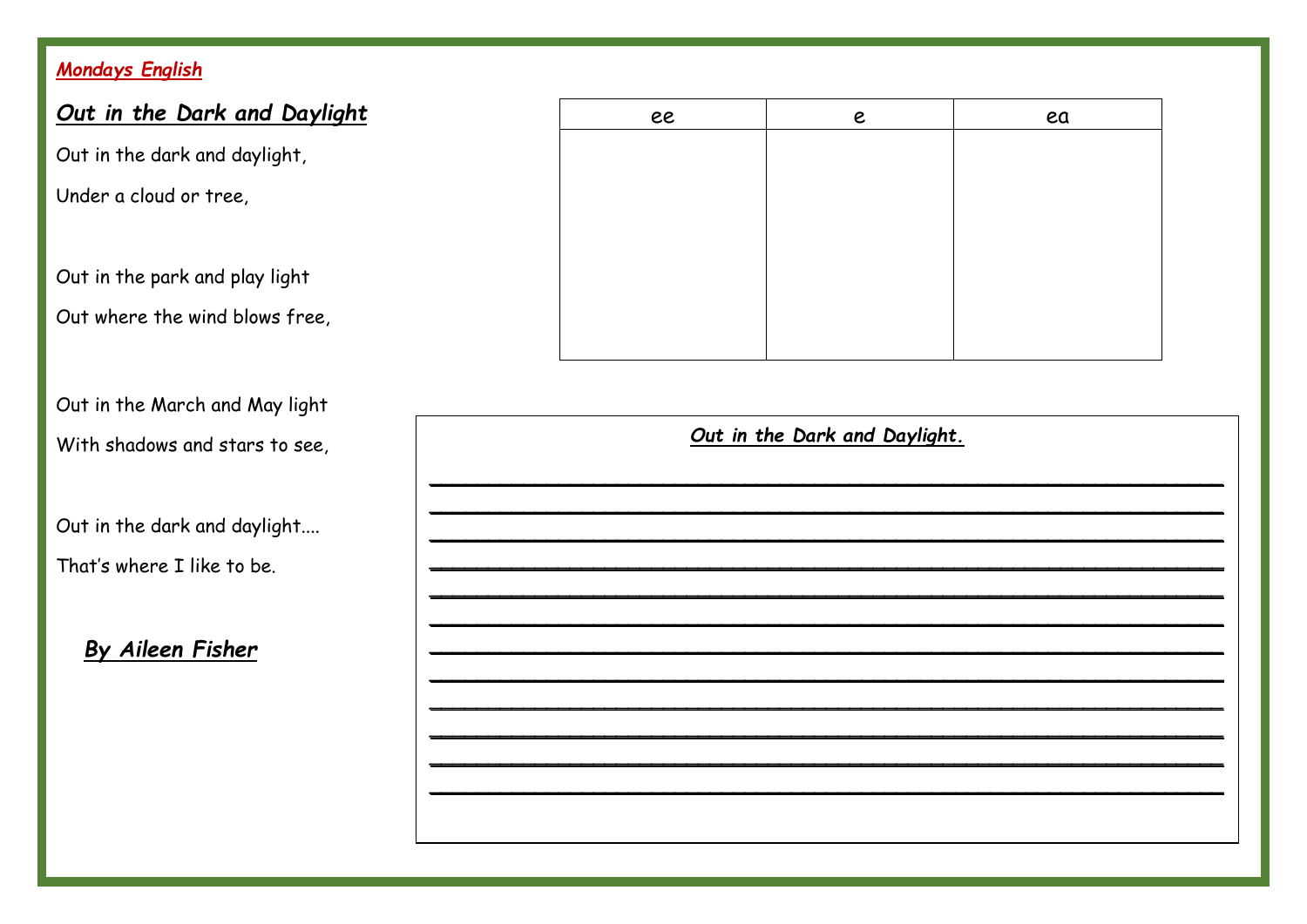## *Tuesdays English*

#### *Who?*

Who tasted sleep, While the west wind blew? I, said the son, It was all that I knew. Who heard the leaves Stumble in the trees? I, said the finch, As they took to the breeze. Who touched the stars, Like pinpricks of light? I, said the fox, In the dark of the night. Who smelt the frost As it freckled the trees? I, said the grass, As it speckled the leaves. Who saw the moon Like an eye drifting by? I, said the owl, saw it glide way up high. Then who saw her leave With no word of warning? I, said the dark, As daylight was dawning.

*By Pie Corbett*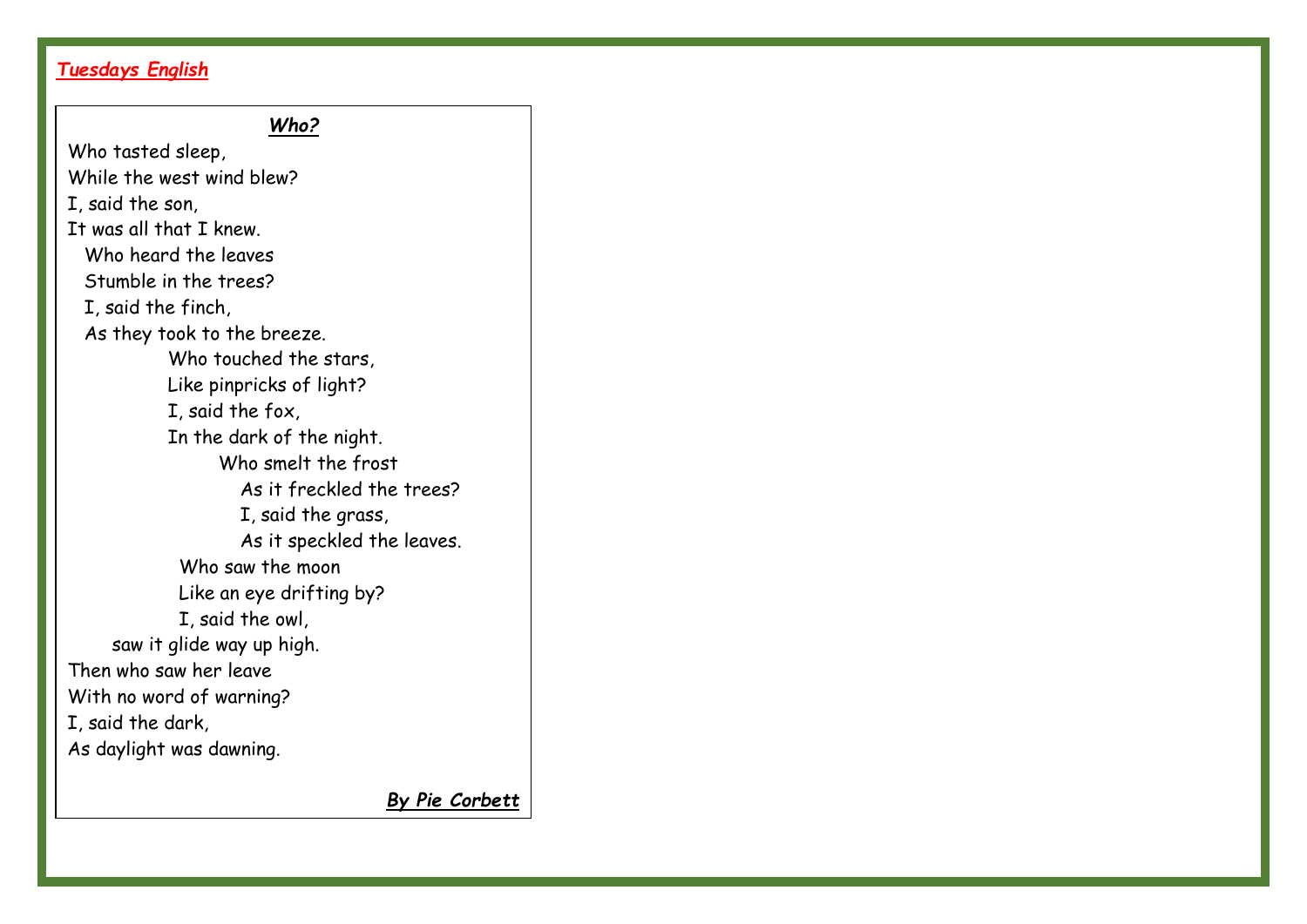# *Guided reading*

*This week we would like you to read the short story and answer the following questions. You can either answer them verbally or write them down. Make sure you read the story each day.* 

| Monday                  | Tuesday                    | Wednesday                      |
|-------------------------|----------------------------|--------------------------------|
| How old is Tom?         | How does Tom feel when Mum | How do you know Tom is happy   |
|                         | says "No?" How do you know | about his new pet?             |
| Where does Tom live?    | this?                      |                                |
|                         |                            | Do you have a pet or would you |
| What pets did Tom want? | How does Mum try to make   | like one? What kind of pet?    |
|                         | Tom feel better?           |                                |
| Draw a picture of Tom.  |                            | Draw a picture of Rusty.       |
|                         | Why was Tom excited<br>6.  |                                |
|                         | when he saw a cage on the  |                                |
|                         | table?                     |                                |
|                         |                            |                                |
|                         | What was in the cage?      |                                |
|                         |                            |                                |
|                         | Why did Tom call his pet   |                                |
|                         | Rusty?                     |                                |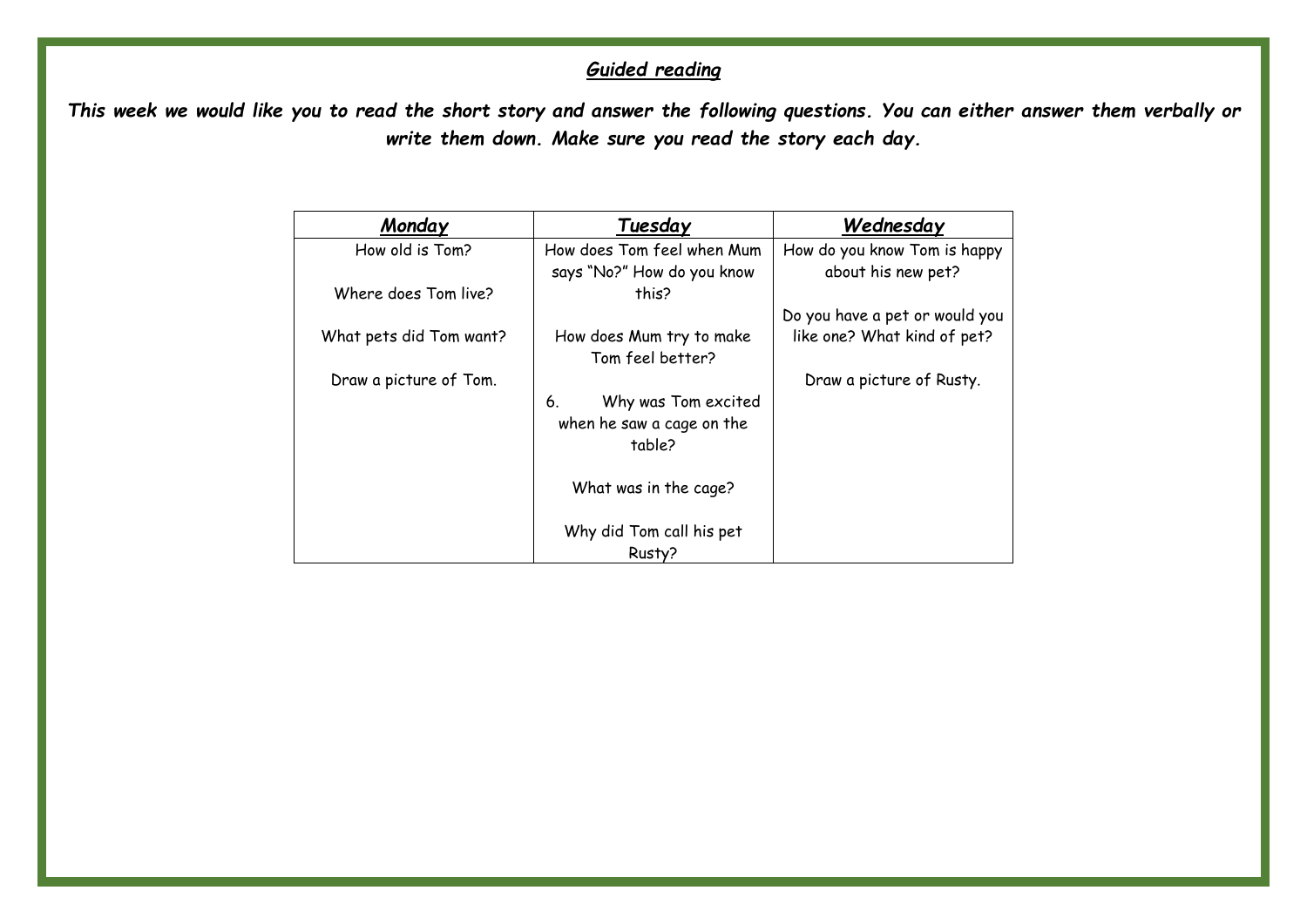## *Guided reading*

# **A New Pet**

Tom was six. He lived in a flat with his Mum. The flat was on the top floor. It was very high up! One day, Tom said to his Mum, "Mum, can I have a dog?" But Mum shook her head and said, "No Tom, you can't have a dog. There are no dogs allowed in a flat." Tom wanted to cry. Then he said, "Mum, can I have a cat?" But Mum shook her head and said "No Tom, you can't have a cat. There are no cats allowed in a flat." Now Tom did start to cry, "I want my own pet!" he shouted. Mum patted Tom on the back and gave him a kiss, "Don't cry Tom, I will see what I can do." The next day, when Tom got home from school, there was a small cage on the table. Tom was excited! He ran to look in the cage. In the cage was an orange hamster! Mum put the hamster in Tom's hands.

Tom smiled and said, "I will call it Rusty. Thank you, Mum!"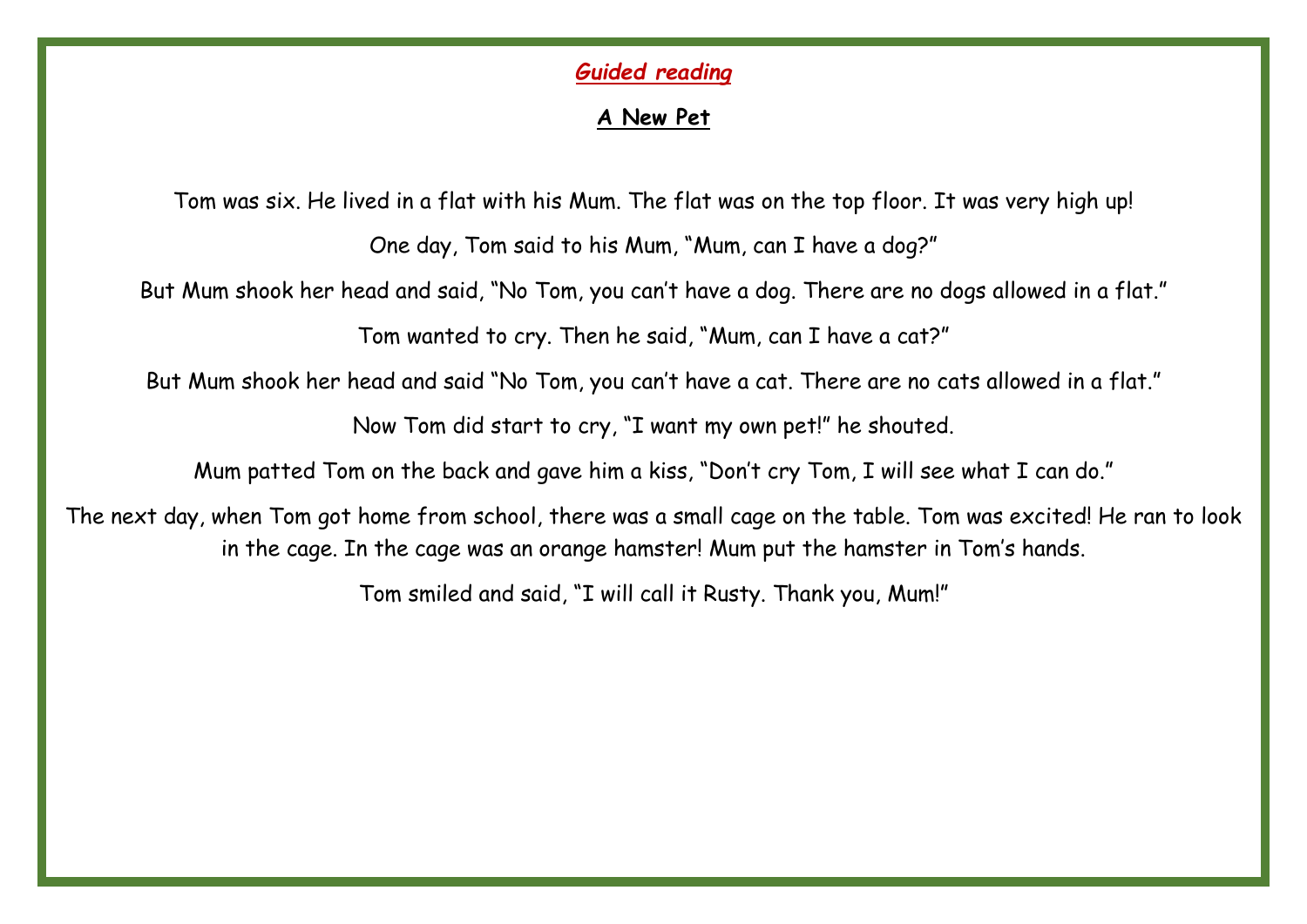#### *Maths*

There is no home learning this week from White Rose Maths. We would like you to have a recap. If you go onto the WRM website <https://whiterosemaths.com/homelearning/year-1/> we would like you to work on previous subjects that your child struggled with.

They have also produced some booklets which you can download. These date back to Autumn term so great for recapping.

These can be found and downloaded here https://whiterosemaths.com/resources/primary-resources/parent-workbooks/

Feel free to visit these websites where you will find lots of interactive games for the children to play

<https://home.oxfordowl.co.uk/kids-activities/fun-maths-games-and-activities/>

<http://www.ictgames.com/>

https://www.topmarks.co.uk/maths-games/5-7-years/counting

https://www.bbc.co.uk/bitesize/subjects/zjxhfg8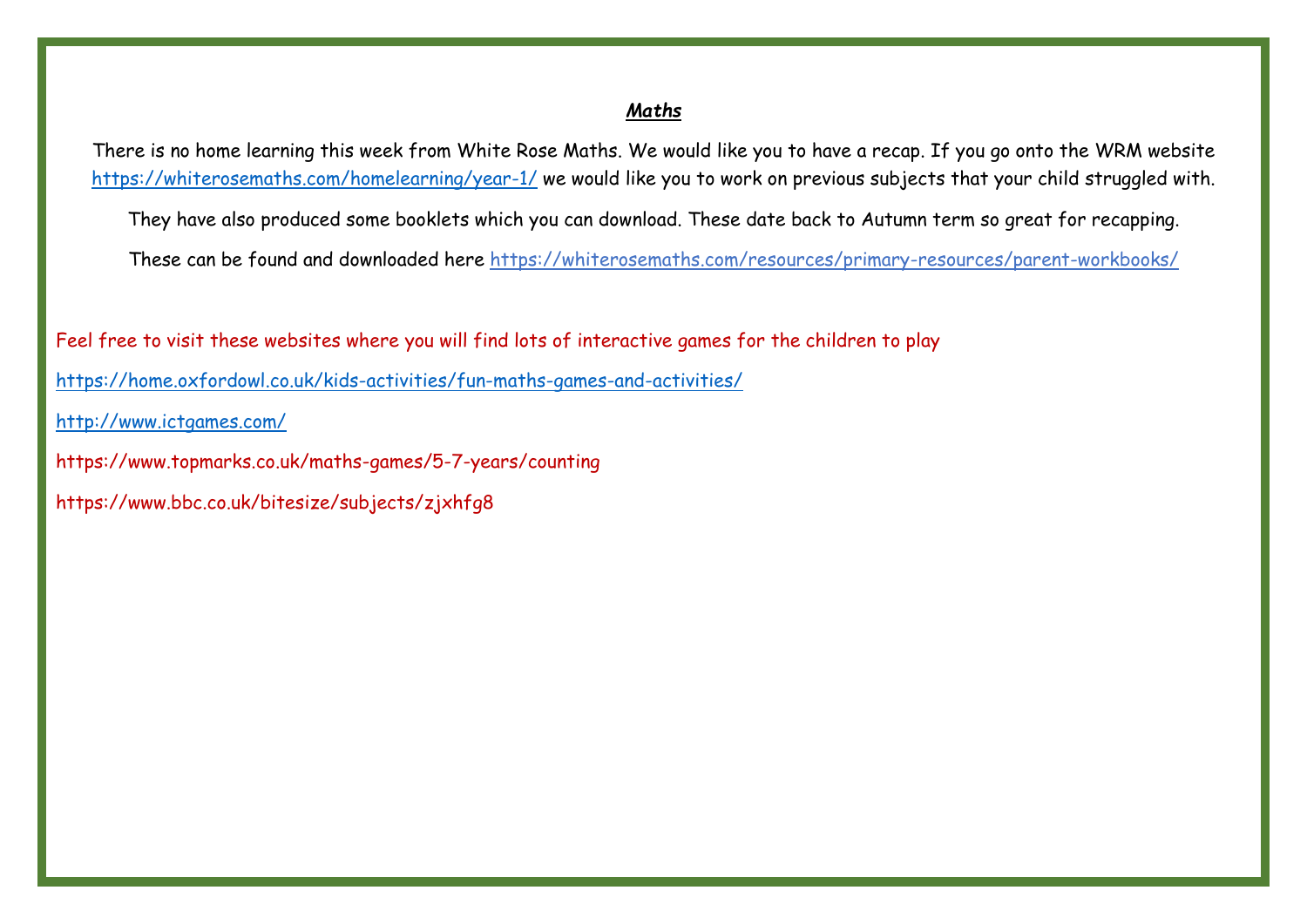# *How amazing am I!*

# We would like you to spend some time and reflect on your year in Year 1.

| How have you grown?                                                                                                                                                                                                                                                                                 | What can I work on for next year to<br>make myself better?                                                                                                                                                                                                                                                                                  | Favourite part of Year 1                                                                                                                                                                                                                                                                                                                     |
|-----------------------------------------------------------------------------------------------------------------------------------------------------------------------------------------------------------------------------------------------------------------------------------------------------|---------------------------------------------------------------------------------------------------------------------------------------------------------------------------------------------------------------------------------------------------------------------------------------------------------------------------------------------|----------------------------------------------------------------------------------------------------------------------------------------------------------------------------------------------------------------------------------------------------------------------------------------------------------------------------------------------|
| Have a think about these questions<br>Have you grown over the year?<br>Is your hair longer/shorter?<br>Have you lost any teeth?<br>Is your writing better?<br>Have you got better at a skill?<br>Are you older?<br>Are you a better reader?<br>Are you stronger?<br>Have you learnt any new skills? | Write a list of all the things you are good at<br>and have worked hard on this year.<br>Now think about all the things you would like<br>to improve on.<br>For example: be a better reader, joined up<br>writing, smaller writing, numbers around the<br>right way, better at kicking or throwing a<br>ball, singing etc<br><b>Activity</b> | Have a think back over your time in Year 1,<br>discuss what your favourite part was and<br>what you enjoyed the most.<br>Here are some ideas; swimming, music,<br>school play, Harvest Festival, PE, dance,<br>writing weekend news, independent learning,<br>junk modelling. Art etc<br><b>Activity</b><br>Write about your year in Year 1. |
| <b>Activity</b><br>Draw a picture of yourself and label all the<br>things that have grown.                                                                                                                                                                                                          | Draw a picture of yourself and add all the<br>things you want to work on for next year.                                                                                                                                                                                                                                                     | My favourite part of Year 1 was<br>This year I have worked hard on my<br>Next year I would like to work at                                                                                                                                                                                                                                   |